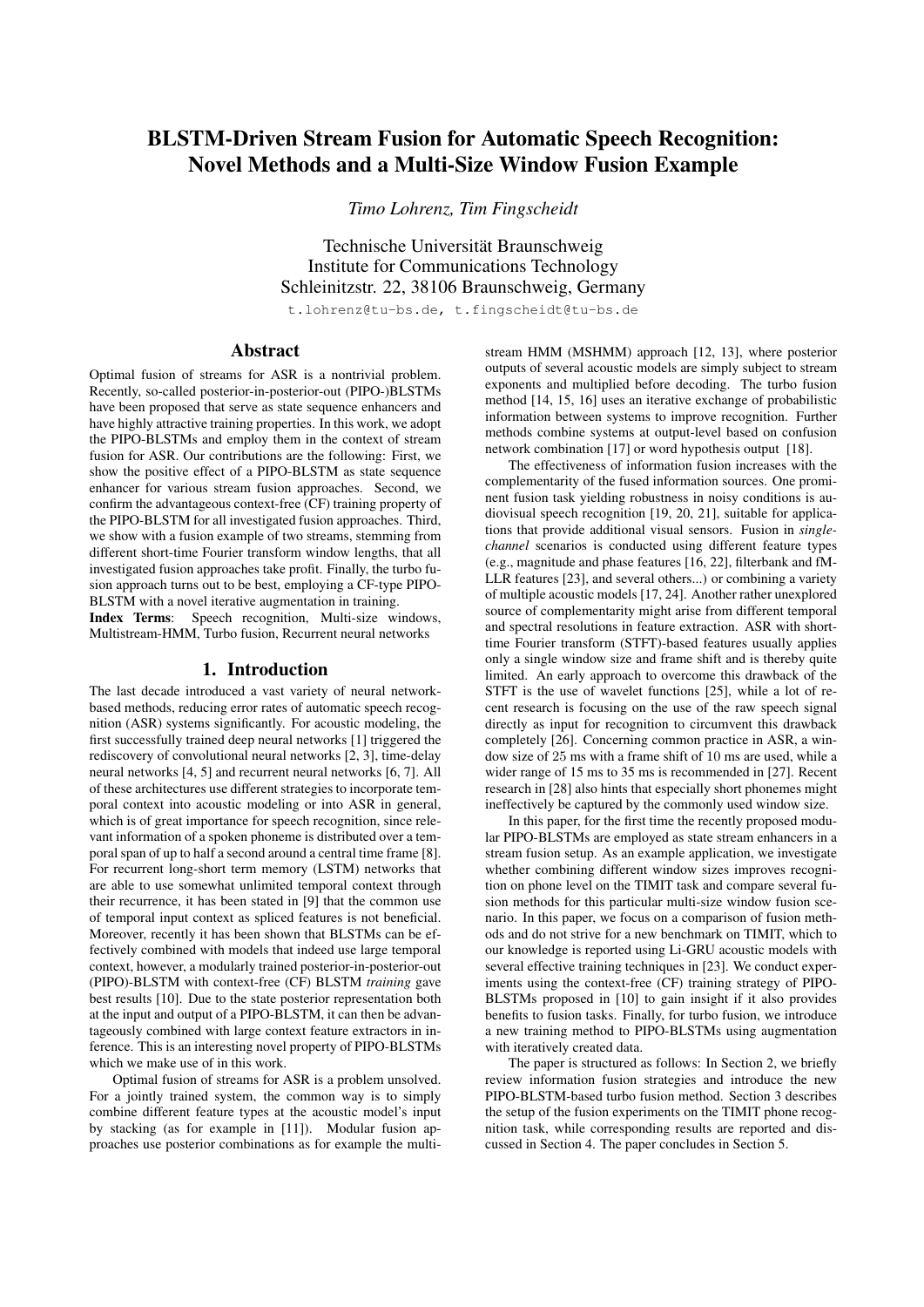

Figure 1: *Processing of the feature combination fusion FComb(-PIPO). Fusion is performed by combining first and second window size features (shown as red and blue layers) as a set of input channels for the convolutional input layer. Time indices* t *are omitted.*

# 2. Information Fusion Approaches

#### 2.1. Fusion by Feature Combination (FComb)

The most common and intuitive fusion method is the simple *feature combination*, usually performed by concatenating feature vectors to a joint feature representation  $\mathbf{y}_t = [\mathbf{o}_t^{\mathsf{T}}, \mathbf{u}_t^{\mathsf{T}}]^{\mathsf{T}}$ , with  $( )^{\mathsf{T}}$  being the transpose. Here, two input feature streams o and u, emerging from different DFT window sizes, are spliced with  $T_c = 4$  frames to each side (resulting in  $o_{t-T_c}^{t+T_c}$  and  $\mathbf{u}_{t-T_c}^{t+T_c}$ ). As depicted in Figure 1, for the convolutional neural network (CNN, see Section 3.3 for details) we use both feature representations together as a combined set of input channels (3 channels each: static,  $\Delta$ , and  $\Delta\Delta$  coefficients) at the convolutional input layer (which is possible due to the equal feature dimension  $d$  in this multi-size window fusion scenario). After the CNN, a PIPO-BLSTM (see Section 3.4 for details) is employed as a state sequence enhancer (method FComb-PIPO); in case the PIPO-BLSTM is omitted, we call the approach simply FComb. The output posteriors  $\gamma$  and (or b for the FComb approach) are then transformed into the recognized phone sequences  $(w_1^R)^*$  of length R by a weighted finite state transducer (WFST)-based decoder from the Kaldi toolkit [29] employing HMM topology constraints, and (for phoneme recognition) a simple phone-based language model. No hyperparameter is required, but as soon as feature representation o or u changes, CNN (and PIPO-BLSTM) need to be retrained.

### 2.2. Fusion by Multi-Stream HMM (MSHMM)

A second simple modular fusion method for systems with equal HMM state spaces and a synchronous frame shift is the *multistream HMM* (MSHMM) approach, where both input streams are now separately analyzed by two convolutional neural networks, yielding two streams of output posterior vectors  $\mathbf{b}^{(s)}$ and  $\mathbf{b}^{(r)}$  (indices (s) and (r) identify entities belonging to one of the streams). As shown in Figure 2, both streams of posteriors are combined with an element-wise multiplication  $\odot$  after exponential weights  $\theta_s$  and  $\theta_r$  are applied to the individual streams [12, 13]. For the two investigated variants, either a single PIPO-BLSTM is employed after the actual fusion multiplication (*e*arly fusion variant, dubbed MSHMM-PIPO*e*) or two individual PIPO-BLSTMs  $(s)$  and  $(r)$  are used before the final fusion ( $\ell$ ate fusion variant, dubbed as MSHMM-PIPO $\ell$ . In case no PIPO-BLSTM is employed at all, we call the approach simply MSHMM. The fused posteriors are normalized per frame before decoding. The two posterior stream weights are fusion hyperparameters for all MSHMM-based methods.



Figure 2: *Processing of the multi-stream HMM fusion MSHMM-PIPOe (early) or MSHMM-PIPOl (late).* 

#### 2.3. Turbo Fusion

The original turbo fusion approach for speech recognition comprehensively introduced in [14]—employs two component recognizers based on a modified forward-backward algorithm. Here we replace both component recognizers with two posterior-in-posterior-out (PIPO-)BLSTMs [10], which are well-suited for the *iterative* exchange of such posterior probabilities  $\gamma^{(s)}$  and  $\gamma^{(r)}$ .

The turbo fusion approach (Turbo-PIPO), depicted in Figure 3 works as follows: Both input streams are separately analyzed by two CNNs (as for the MSHMM approaches). Considering the first PIPO-BLSTM indexed by  $(s)$ , the CNN outputs  **are combined with an additional** *a priori* **probability**  $**g**<sup>(s)</sup>$ by a simple element-wise multiplication  $\mathbf{b}^{(s)} \odot \mathbf{g}^{(s)}$ , before being normalized per frame and fed into the input layer of the PIPO-BLSTM  $(s)$ . Starting with the first iteration,  $g^{(s)}$  is an all-one vector 1, as depicted by the switch in Figure 3, while for all following iterations the *a priori* probabilities  $g^{(s)}$  and  $\mathbf{g}^{(r)}$  emerge from the opposite PIPO-BLSTM through the iterative loop, illustrated as green connections. After each iteration z (which we define as one call of one of the PIPO-BLSTMs), output posteriors  $\gamma^{(s)}$  and  $\gamma^{(r)}$  are subject to decoding, yielding phone sequences  $(w_1^{R_s})^*$  and  $(w_1^{R_r})^*$ .

In between both PIPO-BLSTMs, two limiters employ a simple yet effective mechanism to control the amount of information in the exchanged posterior vectors as proposed in [15]. Upper and lower limits are applied to the logarithmic values of the exchanged posterior probs  $\gamma$  to weaken the impact of peaky posterior distributions and allow a less biased "discussion" (exchange of information) between both PIPO-BLSTMs. The opening of the limiters is linearly increased over iterations  $z$  towards a final dynamic range in the  $z_{\text{max}}$ -th iteration which is controlled with one fusion hyperparameter for each limiter.

## 3. Experimental Setup

## 3.1. Database

To capture effects of different window sizes on phone level and to evaluate performance without the blurring influence of sophisticated language models, recognition experiments in this work are conducted on the well-known TIMIT database [30]. For training of all acoustic models, we use the 462 speaker training set with the SA-tagged dialect records being removed. Performance is reported for the standard core test set comprising 192 sentences of 24 speakers. For cross-validation during CNN and PIPO-BLSTM training, we use a separate 50 speaker development set, disjoint from the core test set. We use the complete 61 distinct TIMIT phonemes yielding  $N = 183$  HMM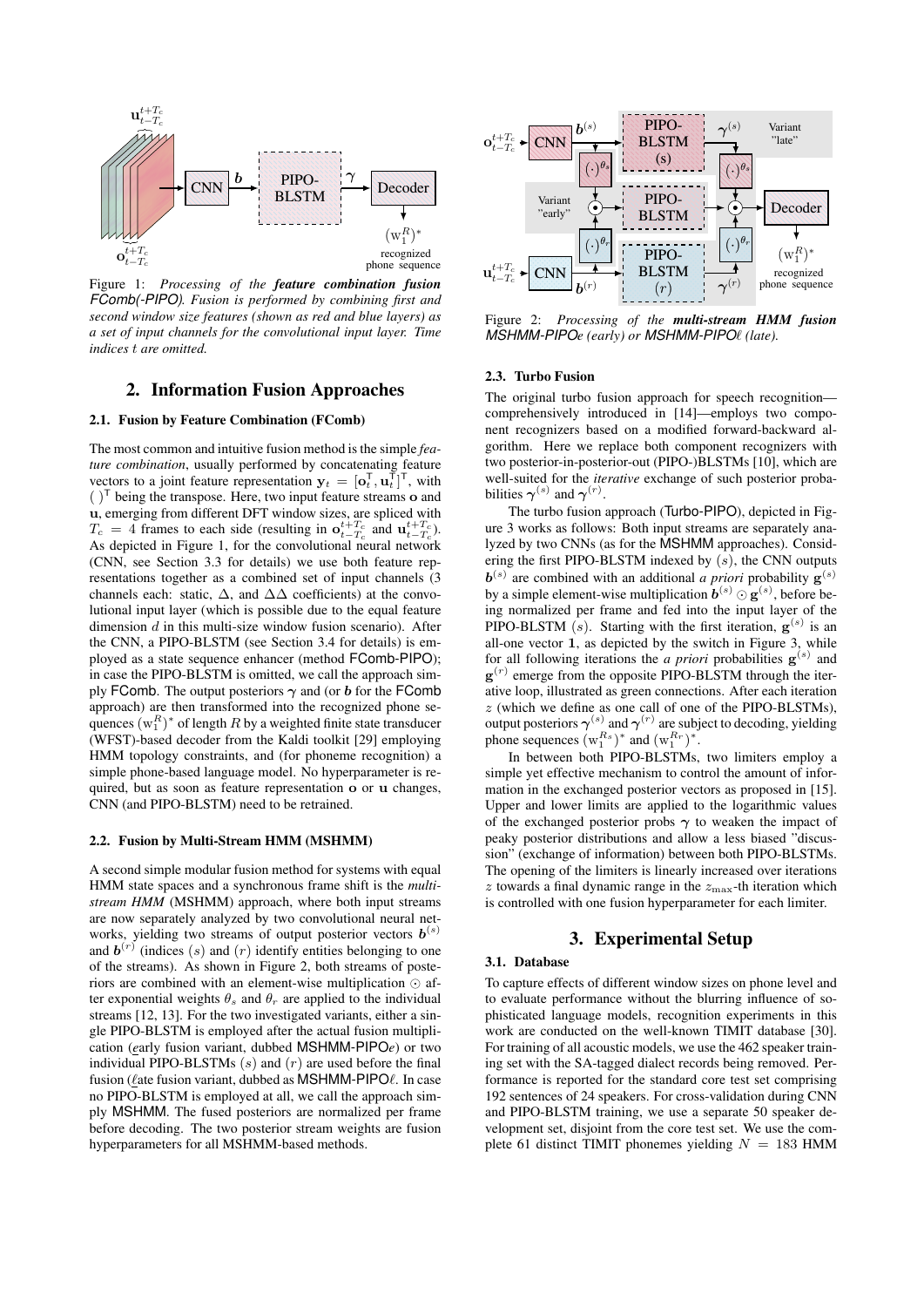

Figure 3: Processing of the iterative **turbo fusion** with parallel streams of CNN-based acoustic posteriors  $\mathbf{b}^{(s)}$  and  $\mathbf{b}^{(r)}$ . For the Turbo-*PIPO(IA-CF) approaches, the output posteriors from both non-optional PIPO-BLSTMs* (s) *and* (r) *are iteratively exchanged. While the first PIPO-BLSTM* (s) *is active in iterations*  $z = 1, 3, 5, \ldots$ *, and the other PIPO-BLSTM* (r) *is active in iterations*  $z = 2, 4, \ldots$ *, both process feature sequences of individual window sizes. For evaluation of each iterations phone error rate, the (identical) standard de* $coders$  are fed with the respective posterior  $\bm{\gamma}^{(s)}$  or  $\bm{\gamma}^{(r)}$  of that active PIPO-BLSTM. The block colors correspond to the respective DFT *window sizes (e.g., red-lined pattern for the 30 ms window and blue-dotted for the 10 ms window), while for the Baseline-PIPO(-CF) approaches only blocks with the same color are active for one particular window size.*

states with 3 states per phoneme. For scoring, the decoded phoneme sequences  $(w_1^R)^*$  are merged into the smaller phone set comprising 39 phonemes, according to [31]. Based thereon, we measure recognition performance in terms of phone error rate given as PER =  $(1 - \frac{N-D-I-S}{N})$  with N, D, I, S being the amount of labeled words, deletions, insertions, and substitutions, respectively. To assure comparability with common TIMIT results, we used identical settings as for example in [1, 32, 3, 33, 34, 10].

## 3.2. Input Streams: Multi-Size Windows

We investigate several combinations of smaller-than-standard window sizes ( $\leq$  25 ms) with larger window sizes ( $>$  25 ms) of the Hamming window used in the discrete Fourier transform (DFT) that analyzes the original raw speech sampled at 16 kHz. To enable a synchronous fusion of different window sizes, we used a constant frame shift of 10 ms for all window sizes, even though a variation of the frame shift might also reveal complementarity in the temporal resolution. The emerging different amounts of DFT coefficients are processed by a standard mel filterbank resulting in 40 static feature coefficients for *all* window sizes. In addition, logarithmic energy was appended as well as first- and second-order derivatives (that are treated as separate input channels for the CNN acoustic models) yielding a total amount of  $d = 123$  acoustic feature coefficients  $\mathbf{o}_t$  per time frame t. All input feature coefficients are normalized to zero mean and unit variance on the training set.

## 3.3. Acoustic Models: Convolutional Neural Networks

The employed CNNs—extracting posteriors  $\mathbf{b}^{(s)}$  and  $\mathbf{b}^{(r)}$  from the input features for both streams—employ limited weight sharing [35] in the convolutional input layer, dividing the 9 frame spliced input context into three blocks in the temporal direction and into seven sections along the spatial domain (please refer to [10] for a detailed illustration of this CNN). As in [36], we use a hierarchical structure, where the three input blocks are first processed seperately in the lower CNN part and are subsequently merged in an upper part with a bottleneck layer of 400 nodes, followed by 3 fully-connected layers of 1024 nodes and a standard softmax output layer, where posteriors  **emerge. We** employ dropout as well as batch normalization to all layers. In total, all CNNs comprise a total of 8.48 M parameters (except for the FComb approach where CNNs have 8.59 M parameters due to the larger input layer).

#### 3.4. State Sequence Enhancement: PIPO-BLSTMs

The topology of our PIPO-BLSTMs is a simple stack of three bidirectional hidden LSTM layers with input and output layers having the same dimension of  $N = 183$  context-independent phoneme HMM states. All hidden bidirectional layers employ 350 units for each direction. The layer outputs in forward and backward directions are concatenated, yielding an output of 700 units that is passed on to the subsequent layer. No peephole connections are used and we apply a dropout probability of 0.45 only to the outputs between each LSTM layer, except for the last. In total, each PIPO-BLSTM consists of 7.51M parameters.

Instead of being trained with acoustic features, PIPO-BLSTMs are trained with state posteriors, that emerge from *any* acoustic model (in our case the previously described CNNs). Due to the posterior input layer it is possible to use the PIPO-BLSTM in a modular fashion with *any* other model that has been trained in the same posterior domain as the PIPO-BLSTM. In the detailed investigation in [10] it has been shown that indeed PIPO-BLSTMs are most effective when the posteriors in training emerge from CNNs *without input context* ( $T_c = 0$ ), and are inferred with posteriors  $\boldsymbol{b}$  stemming from CNNs that indeed use *large temporal input context* (in our experiments  $T_c = 4$ ). Approaches with PIPO-BLSTMs that include this context-free training strategy are tagged with the suffix -PIPO-CF.

Due to the iterative call of the PIPO-BLSTMs in the turbo fusion method, we can augment the training data by using the respective PIPO-BLSTM's input from all  $z_{\text{max}} = 5$  iterations on the training dataset, utilizing the fusion hyperparameters found for the Turbo-PIPO-CF approach. This *iterative augmentation* can exclusively be used for the Turbo-PIPOIA-CF approach, where we use the retrained PIPO-BLSTMs (s) and  $(r)$  with the same set of parameters during inference.

#### 3.5. Model Training and Fusion Hyperparameters

In our experiments, CNN and PIPO models are trained separately. More precisely, PIPO-BLSTMs are trained on CNN outputs, with CNN weights fixed. The PIPO-BLSTM of the MSHMM*e*-PIPO is trained on the already fused CNN output streams. All models are trained to minimize the cross entropy (CE) loss with stochastic gradient descent learning. As ground truth we use context-independent state targets. Learning rates start at 0.1 and are halved, once the CE loss does not decrease on the TIMIT development set data. For fusion hyperparameter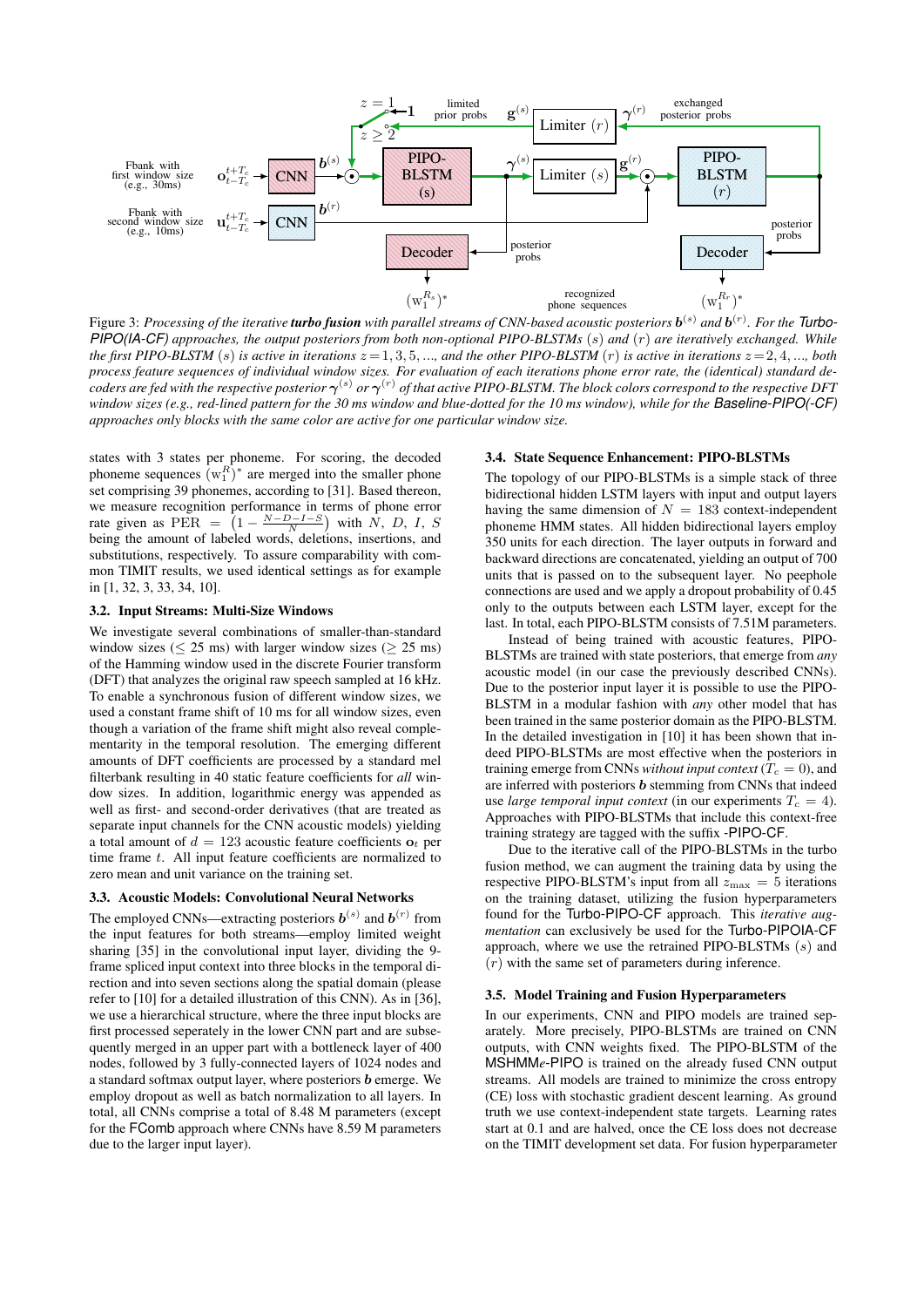| Development set  |       |                  |       |                  |       |       | Core test set |       |       |                  |       |  |  |
|------------------|-------|------------------|-------|------------------|-------|-------|---------------|-------|-------|------------------|-------|--|--|
| 10 <sub>ms</sub> | 20ms  | 25 <sub>ms</sub> | 30ms  | 50 <sub>ms</sub> | Avg.  | 10ms  | 20ms          | 25ms  | 30ms  | 50 <sub>ms</sub> | Avg.  |  |  |
| 19.63            | 18.62 | 18.40            | 18.76 | 18.77            | 18.84 | 21.65 | 20.49         | 20.29 | 20.79 | 20.57            | 20.76 |  |  |
| 18.69            | 7.53  | .69              | 17.79 | 17.95            | 17.93 | 20.94 | 19.78         | 19.51 | 20.51 | 19.79            | 20.10 |  |  |
| 18.42            | 7.23  | .53<br>17        | 17.63 | 17.88            | 17.74 | 20.40 | 19.79         | 19.50 | 19.88 | 19.61            | 19.83 |  |  |
|                  |       |                  |       |                  |       |       |               |       |       |                  |       |  |  |

Table 1: *Phoneme error rates (in %) for baseline approaches using a single window size.*

| <i>Multiple</i> window size<br>fusion approaches | Development set                          |                                          |                                        |                                          |                                          |       |                                          | Core test set                            |                                        |                                          |                                           |       |  |  |
|--------------------------------------------------|------------------------------------------|------------------------------------------|----------------------------------------|------------------------------------------|------------------------------------------|-------|------------------------------------------|------------------------------------------|----------------------------------------|------------------------------------------|-------------------------------------------|-------|--|--|
|                                                  | $10 \,\mathrm{ms}$<br>$30 \,\mathrm{ms}$ | $10 \,\mathrm{ms}$<br>$50 \,\mathrm{ms}$ | 10 <sub>ms</sub><br>$25 \,\mathrm{ms}$ | $20 \,\mathrm{ms}$<br>$30 \,\mathrm{ms}$ | $25 \,\mathrm{ms}$<br>$50 \,\mathrm{ms}$ | Avg.  | $10 \,\mathrm{ms}$<br>$30 \,\mathrm{ms}$ | $10 \,\mathrm{ms}$<br>$50 \,\mathrm{ms}$ | 10 <sub>ms</sub><br>$25 \,\mathrm{ms}$ | $20 \,\mathrm{ms}$<br>$30 \,\mathrm{ms}$ | $125 \,\mathrm{ms}$<br>$50 \,\mathrm{ms}$ | Avg.  |  |  |
| FComb                                            | 18.67                                    | 18.77                                    | 18.79                                  | 18.93                                    | 18.60                                    | 18.75 | 20.58                                    | 20.61                                    | 20.28                                  | 20.64                                    | 20.68                                     | 20.56 |  |  |
| <b>MSHMM</b>                                     | 18.28                                    | 18.21                                    | 18.14                                  | 18.18                                    | 18.07                                    | 18.18 | 20.36                                    | 20.08                                    | 20.15                                  | 19.96                                    | 19.97                                     | 20.10 |  |  |
| FComb-PIPO                                       | 17.25                                    | 17.70                                    | 17.68                                  | 17.69                                    | 17.33                                    | 17.53 | 19.42                                    | 19.67                                    | 19.47                                  | 19.81                                    | 19.70                                     | 19.61 |  |  |
| MSHMMe-PIPO                                      | 17.27                                    | 17.28                                    | 17.48                                  | 17.25                                    | 17.36                                    | 17.32 | 19.70                                    | 19.58                                    | 19.57                                  | 19.92                                    | 19.40                                     | 19.63 |  |  |
| <b>MSHMML-PIPO</b>                               | 17.06                                    | 17.08                                    | 17.27                                  | 16.98                                    | 17.13                                    | 17.10 | 19.54                                    | 19.06                                    | 19.27                                  | 19.56                                    | 19.07                                     | 19.30 |  |  |
| Turbo-PIPO                                       | 17.01                                    | 16.98                                    | 17.22                                  | 16.96                                    | 17.12                                    | 17.06 | 19.57                                    | 18.99                                    | 19.10                                  | 19.47                                    | 19.07                                     | 19.24 |  |  |
| FComb-PIPO-CF                                    | 16.99                                    | 17.51                                    | 17.88                                  | 17.35                                    | 17.23                                    | 17.39 | 19.13                                    | 19.31                                    | 19.57                                  | 19.20                                    | 18.99                                     | 19.24 |  |  |
| $ {\sf MSHMM}$ e-PIPO-CF                         | 16.77                                    | 17.05                                    | 17.19                                  | 16.78                                    | 17.15                                    | 16.99 | 18.97                                    | 18.95                                    | 18.99                                  | 19.15                                    | 18.85                                     | 18.98 |  |  |
| IMSHMMℓ-PIPO-CF                                  | 17.10                                    | 17.07                                    | 17.10                                  | 16.87                                    | 16.98                                    | 17.02 | 19.28                                    | 18.75                                    | 18.99                                  | 19.21                                    | 19.07                                     | 19.06 |  |  |
| Turbo-PIPO-CF                                    | 16.98                                    | 16.95                                    | 17.03                                  | 16.76                                    | 16.90                                    | 16.92 | 19.04                                    | 18.77                                    | 18.89                                  | 18.96                                    | 18.92                                     | 18.91 |  |  |
| Turbo-PIPOIA-CF                                  | 16.34                                    | 16.18                                    | 16.47                                  | 16.51                                    | 16.27                                    | 16.35 | 18.35                                    | 18.50                                    | 18.24                                  | 18.89                                    | 18.02                                     | 18.40 |  |  |

Table 2: *Phoneme error rates (in %) for fusion approaches using multiple window sizes. All -PIPO approaches use the PIPO-BLSTM for fusion and the additional -CF suffix denotes the PIPO-BLSTM training strategy with context-free posteriors. The use of iterative training data augmentation (exclusive to turbo fusion) is dubbed Turbo-PIPOIA-CF. Best results are printed bold.*

tuning of the MSHMM and turbo fusion approaches, we used a Bayesian optimization algorithm [37] after a quasi-random initialization of the two-dimensional search space. For the Turbo-PIPO approaches we simulated both possible successions of initial PIPO-BLSTMs  $((r)$  or  $(s)$ ) using  $z_{\text{max}} = 5$  iterations and choose the one iteration with the best PER of both successions on the development set. All models used in this paper were trained with the PyTorch toolkit [38] while acoustic filterbank features and context independent HMM state targets for training were acquired using the Kaldi toolkit [29].

# 4. Results and Discussion

Considering first the single-window-size baseline approaches shown in Table 1 using only CNNs for different window sizes (Baseline), our results confirm the good choice of 25 ms as the standard window size for ASR with a phoneme error rate (PER) of 20.29% on the TIMIT core test set, while most other window sizes perform only slightly worse. Using the additional PIPO-BLSTM (Baseline-PIPO) improves the performance of all window sizes by 0.66% absolute and by another 0.27% absolute on average on the test set when using the context-free training strategy (Baseline-PIPO-CF) from [10].

For fusion experiments we investigate several combinations of DFT window sizes shown in the columns of Table 2. Comparing fusion approaches *without* the involvement of BLSTM layers  $(1<sup>st</sup>$  and  $2<sup>nd</sup>$  row), the MSHMM approach outperforms the FComb approach, suggesting that fusion hyperparameters on posterior-level indeed help, as a good balance of both streams appears to be difficult to learn implicitly by the FComb models. As expected, the PERs of all fusion approaches *with* the PIPO-BLSTM structure (tagged as -PIPO,  $3<sup>rd</sup>$  to 6<sup>th</sup> row) decrease as the PIPO-BLSTM is able to capture more temporal information compared to the limited context  $(T_C = 4)$  at the CNN's input layer. Among all -PIPO approaches, MSHMM $\ell$ -PIPO and Turbo-PIPO perform best and

quite close to each other. Using the context-free PIPO-BLSTM training  $(-PIPO-CF, 7<sup>th</sup>$  to  $10<sup>th</sup>$  row) we substantiate the results from [10] as all fusion methods take profit from this training strategy. Especially MSHMM*e*-PIPO-CF improves from the CF training with an average PER decrease of 0.65 % absolute on the test set, making it the third strongest fusion approach in this study only slightly behind the Turbo-PIPO-CF approach, which is second best among all approaches both on development and test data with average PERs of 16.92% and 18.91%, respectively. *The best overall performance is achieved by Turbo-PIPOIA-CF, which strongly profits from retraining the PIPO-BLSTMs with the training data augmented by the iterative PIPO-BLSTM inputs, achieving a PER improvement of 2.8% relative on the test set compared to the best of all other approaches (Turbo-PIPO-CF).* Compared to a single window approach (Baseline-PIPO-CF, 25 ms, 19.50%), the best PER by the 25/50 ms Turbo-PIPOIA-CF approach (18.02%) is a remarkable PER decrease of 8.2% relative on the test data.

# 5. Conclusion

In this contribution we investigate several stream fusion approaches on a multi-size window fusion example. We show that the recently proposed posterior-in-posterior-out (PIPO-)BLSTM state sequence enhancer provides benefit to all fusion approaches, especially when they are trained on (input) context-free feature extractor networks. The fusion approach that profits the most from the PIPO-BLSTM is turbo fusion that is best among all other approaches. Utilizing a novel training strategy, where PIPO-BLSTMs are trained with iteratively gathered data, the turbo fusion outperforms the best single-window setup by 8.2% relative.

## ACKNOWLEDGMENTS

The research leading to these results has received funding by the Deutsche Forschungsgemeinschaft (DFG, German Research Foundation) for project number 414091002.